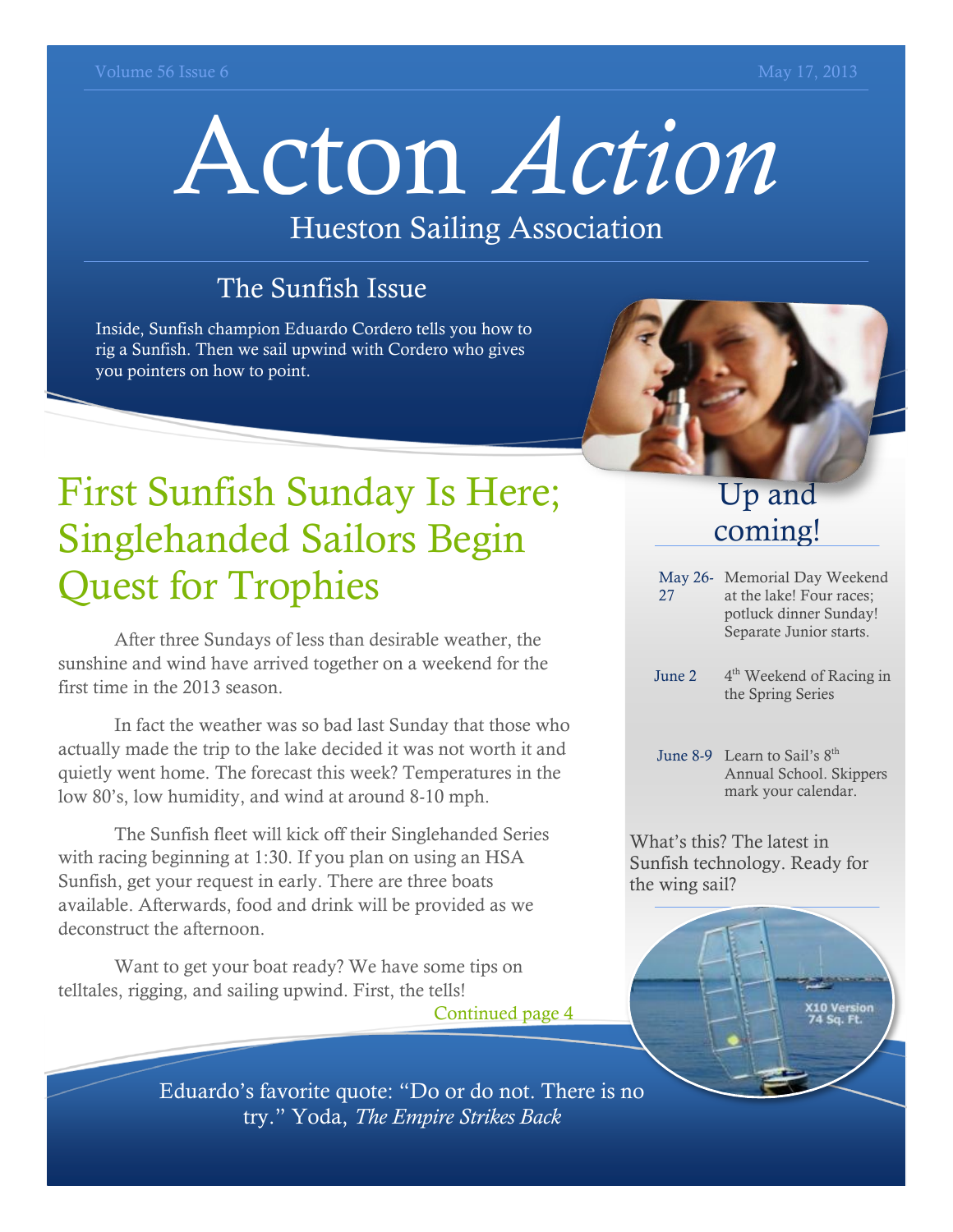## Got Race Committee? Here Are the Dates and Assignments

This Weekend: Sunfish Series #1: Roger Henthorn, chair; Pete Peters and Bobbie Bode

May 26-27 Memorial Day Weekend: Chuck Smith, chair; Laura Beebe

June 2- 4th Spring: Charlie DeArmon, chair; Ryan Servizzi and Brendan Draper

June 16 - 5<sup>th</sup> Spring: Charlie Buchert, chair; Bill Molleran

June 23 InterFleet Championship; Jerry Callahan, chair; John Shipley

June 30 - 6<sup>th</sup> Spring: Jim Mossman, chair; Ryan Servizzi

July 4 and 7 - Fourth of July Weekend Series: Pete Peters, chair; John Shipley

July 14 - Sunfish Series #2: Charlie DeArmon, chair; Dave Munday, Laura Beebe, and Bobbie Bode



America's Cup Wing Sail Comes to Your Lake

Yes, now you too can have your own wing sail on a Sunfish, Hobie Bravo, or a Laser. It isn't as pretty as a traditional sail, but what is pretty when you can be faster. Or so the reasoning goes. More on page 6



Our house is a very, very fine house. But it needs a paint job to cover the primed wood.

#### Barn. Must. Have. Paint.

Pete and them are painting the two barns recently erected near the boat racks and the marina. One of the barns is for our use; the other is for the marina. If you have some time Saturday, May 18 and would like to help, give Pete a call at 513-939-7015 and let him know. He can tell you if they still need paint crew, when and where to meet, and what to bring.

Pete, Rose and George Schultz, and Jerry Callahan have been busy building shelves and cubbies for equipment, so the inside is coming along nicely.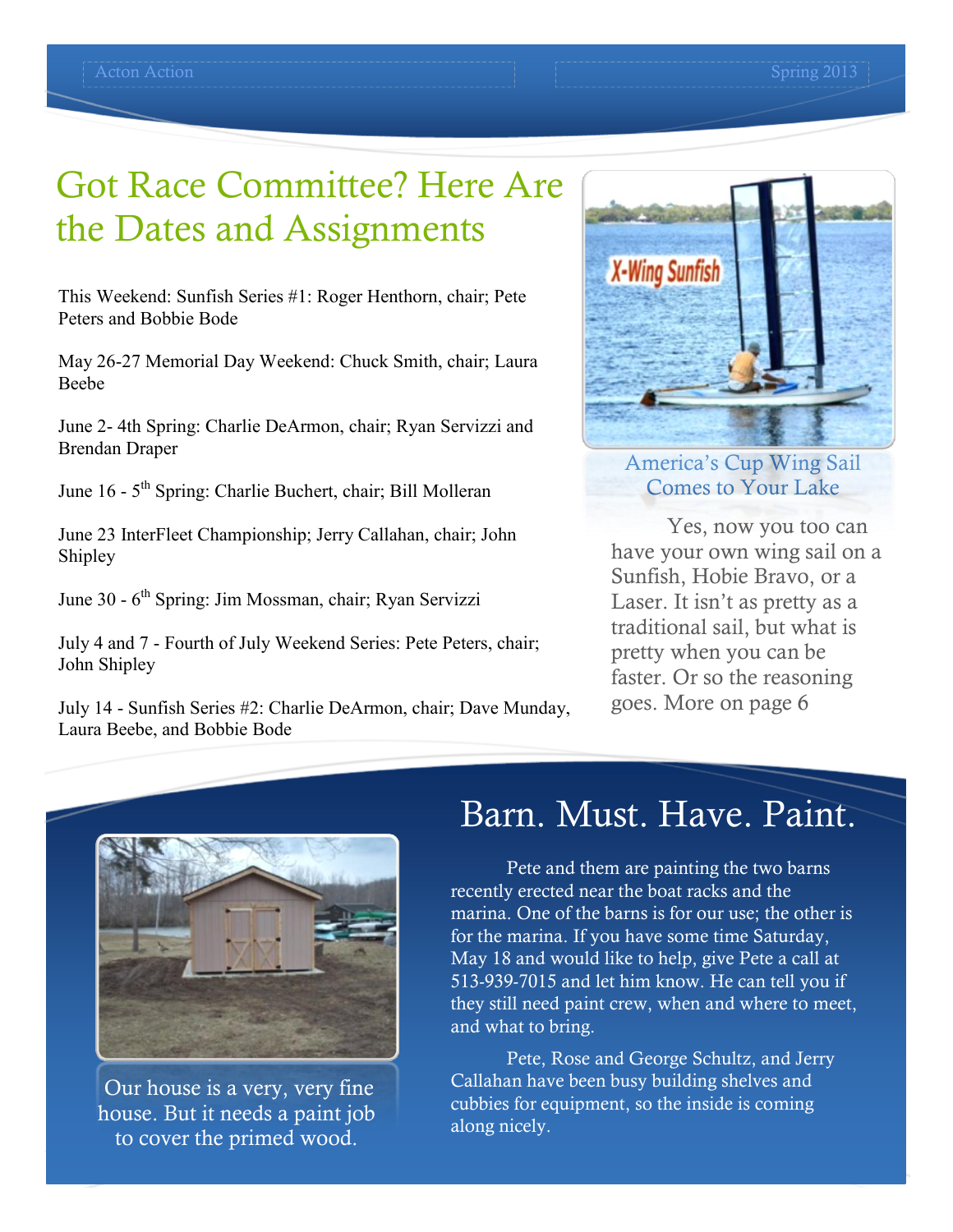## How to Rig a Sunfish with Eduardo Cordero

Eduardo Cordero is one of the most successful Sunfish racers in the world. The Spanish born 40 year old Venezuelan has won more national and international competitions than just about anyone. Visit his blog at

<http://my2fish.wordpress.com/tag/eduardo-cordero/> There you will find videos and links to other sites about racing.





Halyard location:

106"-107" measured upwards on the upper spar starting at the point where the black cap meets the upper spar on the bottom. Lowering halyard location raises the height of the boom above the deck. This adds power to the sail. Increasing the distance from the bottom to the halyard location will do the opposite. Make sure the line does not slip. Apply electrical tape on top of it.

\* In light air, do not over tighten the halyard because it may cause the mast to twist.

#### Head location:

Measure 160" on the upper spar starting at the point where the black cap meets the spar on the bottom and tie the head of the sail in this position. Keep the luff loose, so you have power for sailing downwind, especially in light air. Gooseneck: You can set the gooseneck between 12" and 22" but I recommend starting at 14" or 16" from the point where the black cap meets the boom at the front.

- Locate Outhaul Cleat on starboard side of the boom at 64" (from the front of cleat to where the front end cap meets the spar.)

- Locate Cunningham cleat on bottom of the boom at 41" (from the front of the cleat to where front the end cap meets the spar.)

Aluminum cleats with roller fairlead work better. Use a thimble where you tie the loops on both controls, so it makes the line running smoother. Spray Mclube or dry lubricant on the spars. Do not spray Mclube on the gooseneck area (boom and mast)

#### Lines

Mainsheet: 33 feet of  $\frac{1}{4}$  for light air or 5/16 for medium/heavy wind. 5/16 will be better as all-purpose line. (Polypropylene line with spectra core. e.g. Yale light, rooster ropes, or ultra light Samson.) My choice; ¼ rooster ropes. Don't use polyester or Dacron lines. They are heavier and soak a lot of water.

Halyard: 24 feet of 3/16" or 1/8" spectra 100% ( AmSteel 12 – Samson) or any line with polyester cover and spectra or dynema core. …My choice would be 1/8 spectra, but it's very skinny, so it's hard to tighten.

Outhaul: 25 feet of 7/64'' spectra or dynema line (AmSteel  $12 -$ Samson) Cunningham: 15 feet of 7/64'' spectra or dynema line (AmSteel 12 – Samson)

Replace sail clips with the 1,75 mm or 2,5 mm 100% spectra line. Leave 1/16" or more of a gap between the spars and the sail grommets. Leave a bigger gap where the halyard is tied on the upper spar. Use longer sail ties (twice around the spars) on the clew tie-down, head, Cunningham grommet and tack.

\* Important: Replace supplied tiller extension with a longer one (about 42 inches)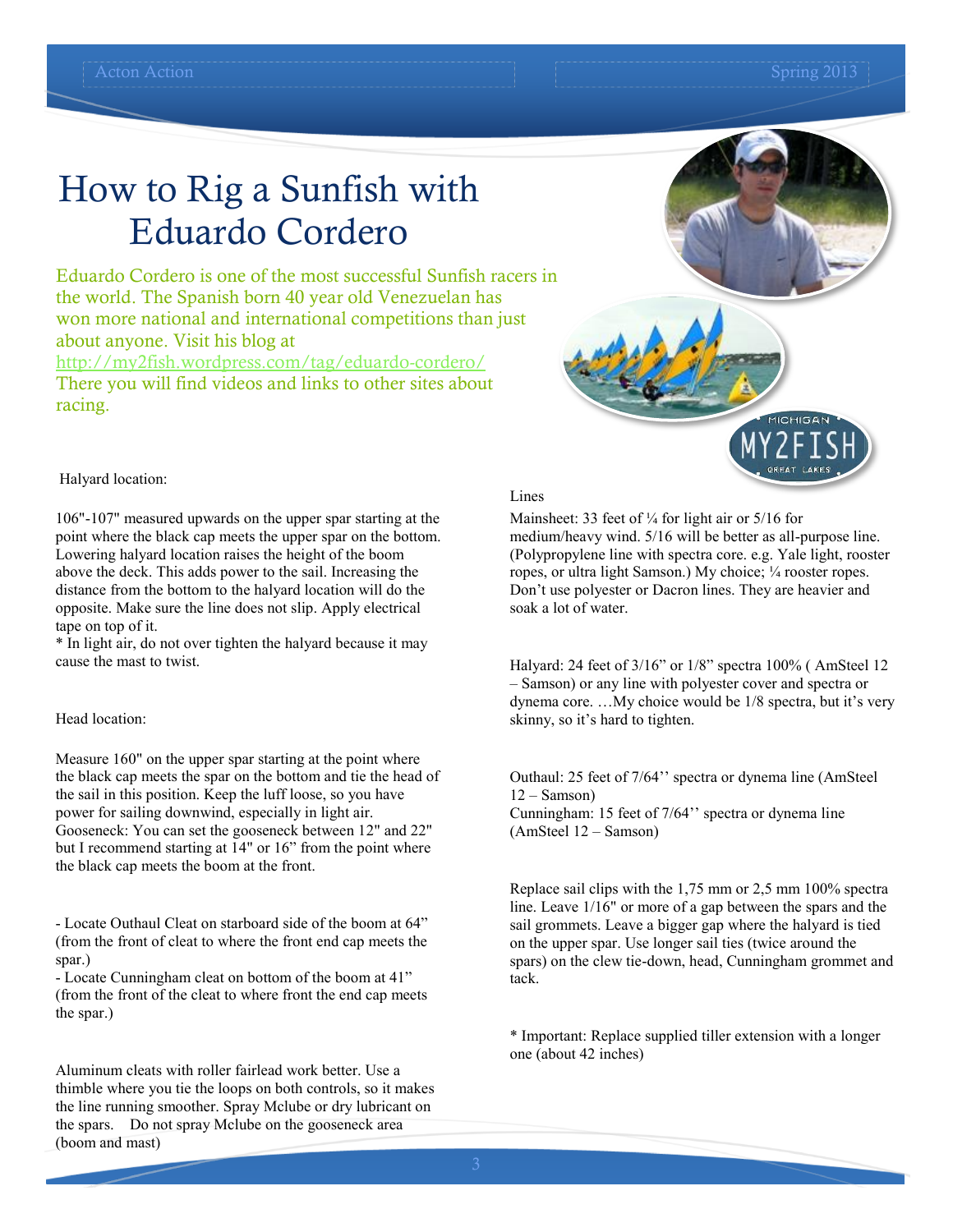#### Continued from page 1 Getting Your Sunfish Ready: The Telltales

Telltales are an important part of your race preparation. A much overlooked location is the top of your upper spar. There are a great many ways to attach one, but the mistake some often make is to sail without one at all.

Here's what I do. Find a 10-12 inch long nylon zip tie and tape the pointed end to the end of the upper spar with white electrical or plastic tape after feeding it through the space in the endcap. (White tape will not leave the residue that is often left by black electrical tape.)

Then tie a narrow 12-14 inch piece of sailcloth, yarn, or cassette tape to the other end of the nylon tie. Since the nylon tie is flexible, it will always bend aft in the wind and let your telltale stream free instead of getting tangled around a wire or rod. It is also flexible enough to store in your sail bag so you don't have to remove it and put it back on every time you sail or stow it away.

Knowing where the wind is in light or medium air downwind is critical to sail trim. You can gain or lose a lot just by having or not having an indicator for the wind aloft.

What about when you are beating to windward or reaching? Here you need telltales and as far forward on your boat as possible. Most people make a simple set of telltales for upwind out of an inexpensive clamp (available at most hardware/lumber stores) that will attach to the upper spar about four feet up from the tack (the part of the sail closest to the deck forward). Attach a stiff wire (clothes hanger wire works) to the holes in the handles of clamp and then attach 8-10 inch yarn or cassette tape to each handle. (Red yarn for port; green for starboard, if you like)

Finally, you should put telltales on the sail itself. Most recommend taping 3 sets of tells (one on each side) about 15" to 20" away from and parallel to the upper spar. When your sail is trimmed optimally upwind, the telltale on the windward side should stream straight back. The one on the leeward or back side should stall a bit. Use dark yarn or tape. It will show up better.



Tape nylon zip tie to end of upper spar for downwind tell.



Sail tells should be along the line indicated in green.



Wood clamps like these can turn into a cool telltale tool.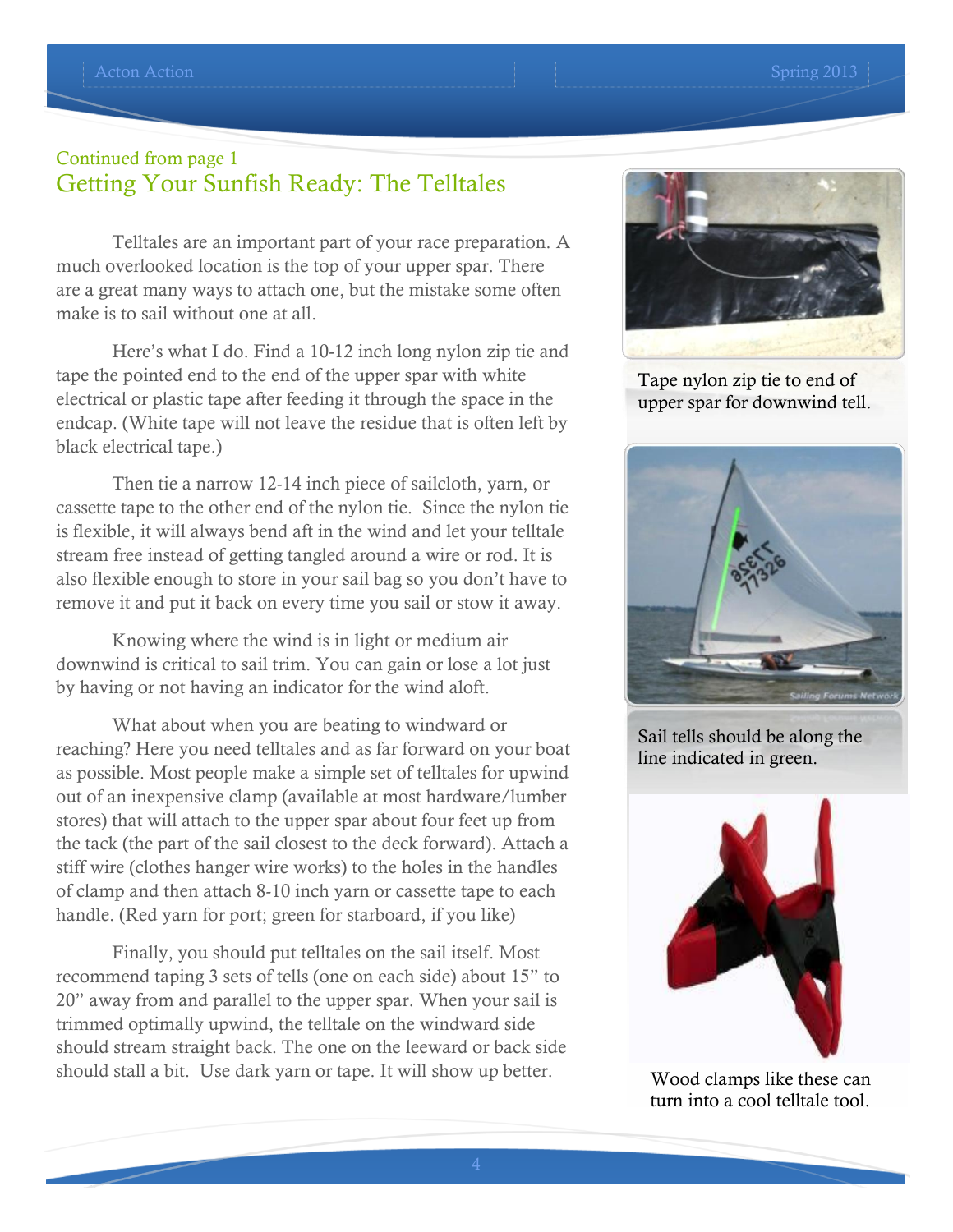### Sailing Upwind: Tips from Eduardo Cordero

First of all, consider the four (4) primary adjustments to your rig/sail as wind conditions change.

1) Mainsheet: Adjusts sail's power; increases or decreases sail's angle of attack.

2) Outhaul: Flattens the bottom of the sail.

3) Cunningham: Moves the draft forward

4) Gooseneck: Balances weather helm. --------------------------------------------------------------------------

--------------------------------------------------------

1) UPWIND SAILING

1.1 Light Air:

Mainsheet tension determines sail shape and/or power. - Be mindful of over trimming the mainsheet. Tight trim will flatten the sail and tighten the leech; help pointing but stall much more quickly.

- Make sure the leech stays open enough to "breath for speed" when needed.

- The outhaul and Cunningham are fine adjustments of sail shape

- For maximum power, ease both the Cunningham and outhaul.

- For flat water, you can apply tension to the outhaul to point higher.

- For choppy conditions, ease for power.

Heel the boat to leeward to promote weather helm. Set gooseneck around 14-16 inches.

Sit forward to lift the stern of the boat but be aware of your own weight; you don't want the bow to dip under water.

1.2 Medium Air :

Apply maximum tension on the mainsheet. If you have trouble pointing, mainsheet tension might be needed. Both Cunningham and outhaul are adjusted according to wind strength and waves.

- More tension on the outhaul than on the Cunningham if sailing in flat water.

- More tension on the Cunningham than on the outhaul if sailing in choppy water.

Boat Heel/ Trim

Keep the boat flat (Hike first, then think sail controls for depowering)

If the if the boat heels, it will create weather helm. Remember that you can balance your boat (decrease weather helm) by moving the gooseneck back.

Use more Boom-vang if you have to ease the mainsheet when the waves cause the boat to loose speed. Vang is the best way

to: .

1) Keep tension on the leech.

2) Keep the sail flat by pre-bending the spars.

Always FOOT for Speed

- if the waves are high. Pinching will reduce boat speed, and speed generates lift

– in fresh breeze the net effective lift is favorable

Flat water: Sit forward or about 1 or 2 inches from the cockpit's forward edge.

If it choppy, sit back to lift the bow until you feel confident about both helm and boatspeed. The sunfish hull is very low above the water, so at this point avoid dipping. Torque body fore and aft according to the waves.

1.3 Heavy Air :

Trim mainsheet according to puffs.

- The lighter you are, the more you have to "feather" the sail (or helm) to keep helm (and heeling) under control. Pull outhaul, cunningham and boom-vang tight to de-power the rig

Adjust gooseneck according to your body weight (around 19- 20 to 22 inches).

- If you are using a "Jens rig", you can set the gooseneck to 17-18 inches.

NOTE: Keep in mind the asymmetrical sail.

- You can always trim the mainsheet harder on port tack (medium & heavy wind).

- On starboard, be aware how much mainsheet tension you have, especially in heavy wind.

- The boat sails faster on starboard tack in light air, but since the sail is fuller, it is more difficult to control in heavy wind. o The opposite is true when sailing in port tack.

o Hike real hard to keep the boat flat>> in flat water sit around 3 inches from the forward edge of the cockpit. Move further back in choppy water.